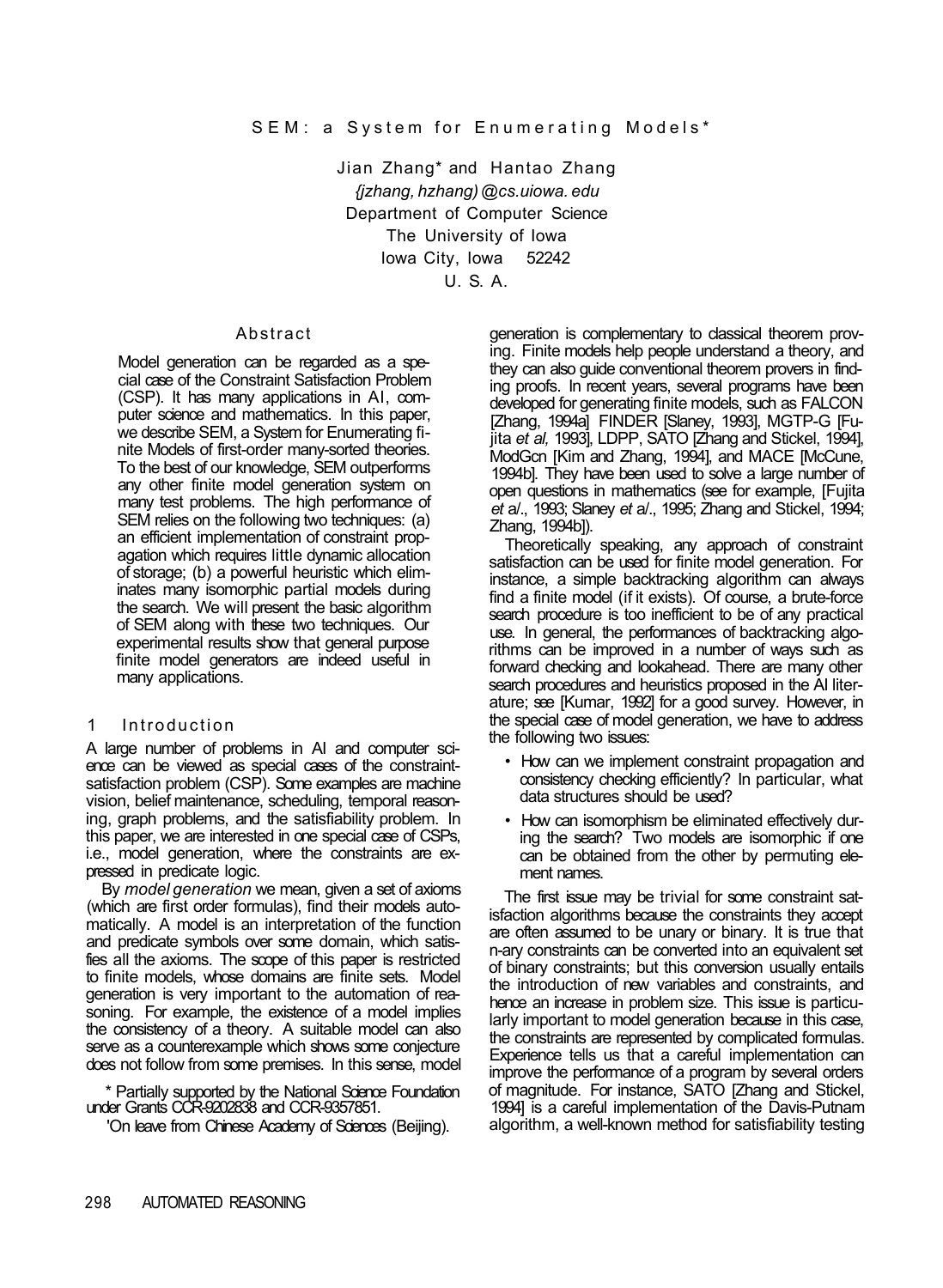in propositional logic. Because of its efficiency, SATO has been used by the second author to solve several dozens of open cases of quasigroup problems that can hardly be solved by other constraint satisfaction systems.

The second issue is obviously very important, because one model may be represented in many ways, which result in much redundancy in the search space. For propositional satisfiability, isomorphism elimination has been studied via the symmetric property of variables [Benhamou and Sais, 1994]. In the study of quasigroup identity problems, a key technique used in [Fujita *et* al., 1993; Slaney *et al,* 1995] is to impose extra constraints as part of the input, so that some isomorphic models need not be considered. It appears that the method implemented in FALCON [Zhang, 1994a] is better for handling isomorphism. It works dynamically and does not require extra constraints. FALCON has been used by the first author to solve a variety of open problems in abstract algebra.

In this paper, we describe a new model generating tool called SEM (a System for Enumerating Models) that combines the strengths of FALCON and SATO. Like FALCON, SEM is based on first-order ground clauses, and uses the powerful isomorphism eliminating technique. It also incorporates some data structures and inference mechanisms which are similar to those of SATO. As expected, SEM outperforms any other finite model generator that we know. SEM not only reproduced many results obtained by SATO and FALCON, but also solved several new problems. In particular, SEM works very well when the axiom set contains long formulas the propositional satisfiability based systems like LDPP, SATO [Zhang and Stickel, 1994], ModGen [Kim and Zhang, 1994] and MACE [McCune, 1994b] cannot handle these cases because it is too expensive to convert such formulas into propositional dauses.

In the next section, we present some basic concepts, the abstract algorithm for finding finite models, as well as some features of SEM. In Section 3, we compare SEM with other similar systems on various test problems, and illustrate the applications of SEM with several examples. We hope that these experiments will be used as a basis for further comparison between finite model generators.

## 2 Search for Finite Models

## 2.1 Basic Concepts

SEM accepts problem specifications in many-sorted firstorder logic. But only finite sorts are allowed and formulas should be in clause form. Let *(S, F)* be a *signature*  where *S* is a set of *sorts* and *F* is a set *of function symbols.* We shall use the letter *s* (or s,) to denote a sort, and / to denote a function symbol. Each sort *s E S* consists of a finite number of elements, which may be designated by a list of names. Alternatively, one can simply give a positive integer (say *n)* as the cardinality of s, and the elements of s are assumed to be 0,1,..., *n —* 1. In the sequel, an element of some sort will be denoted by *e* or ei. Syntactically these elements may be regarded as constant symbols. The built-in sort BOOL has two elements: TRUE and FALSE.

Function symbols are sorted. Each *f E F* has some fixed arity  $k > 0$  and is specified by  $/ : s1$  ... sk —► s, where s, *s1*,..., *sk* £ *S.* The special predicate 'equality' is specified by EQ:  $s$  s → BOOL, where *s* is an arbitrary sort. We assume that, for any element e, EQ(e,e) evaluates to TRUE; and for any two distinct elements ei,-,Cj *(i not= j)* of the same sort, EQ(ej,ej) evaluates to FALSE. There can be other predefined functions and predicates, but for the sake of brevity, they will be neglected in this paper.

Terms are built from (sorted) variables and function symbols in the usual way. For convenience, let us call a term of the form /(e1,..., ek) (ei, E SI) *cell terms* or simply *cells.* (Intuitively, such a term corresponds to an entry or a cell in the "multiplication table" of the function /.) We shall denote a cell term by *ce* or cei;. Assigning an element of some appropriate sort to each cell, we obtain an *interpretation* of the function symbols.

The specification of a problem consists of a set of clauses. Each clause is a disjunction of literals, and a literal is a term of the sort BOOL or its negation. All the variables in the specification are universally quantified. Our goal is to find an interpretation which makes all the clauses true, i.e., to find a (finite) model of the clauses.

## 2.2 Model Generation as CSP

A constraint satisfaction problem (CSP) consists of a set of variables,  $\{V_i | 1 \le i \le m\}$ ; a domain of values, Di, for each variable Vi; and a collection of constraints. A solution to a CSP is an assignment of values to all the variables such that no constraint is violated. Finite model generation may be considered as a kind of CSP where the "variables" are the cells in the multiplication tables and the "constraints" are specified by the clauses.

The model finding process can be described by the recursive procedure in Figure 1. The procedure uses the following parameters:

- • *A:* assignments (cells and their assigned values), {(ce,e) | c E *sort{ce)}\*
- • *B:* unassigned cells and their possible values, *{(ce,D)* | DC *sort(ce)};*
- • *C:* constraints (i.e. the clauses).

Initially *A* is empty, and *B* contains all the cells:  ${({\rm (ce,D)} \mid D = sort({\rm ce})}.$  Since it is relatively expensive and inconvenient to check the consistency of a set of clauses containing free variables, in the implementation of SEM, before the first call of the procedure search, the clauses are instantiated once for all, with each variable replaced by each element of the same sort.

The procedure propa(A, *B, C)* propagates assignment *A* in *C:* it simplifies *C* and may force some variables in *B* to be assigned. In the next subsection, we give more details about this procedure.

## 2.3 Constraint Propagation

The procedure propa(A, *B, C)* is essentially a closure operation (with respect to a set of sound inference rules). It repeatedly modifies *A, B,* and *C* until no further changes can be made. When it exits, it returns the modified triple *(A,B,C).* The basic steps of this procedure can be described as follows.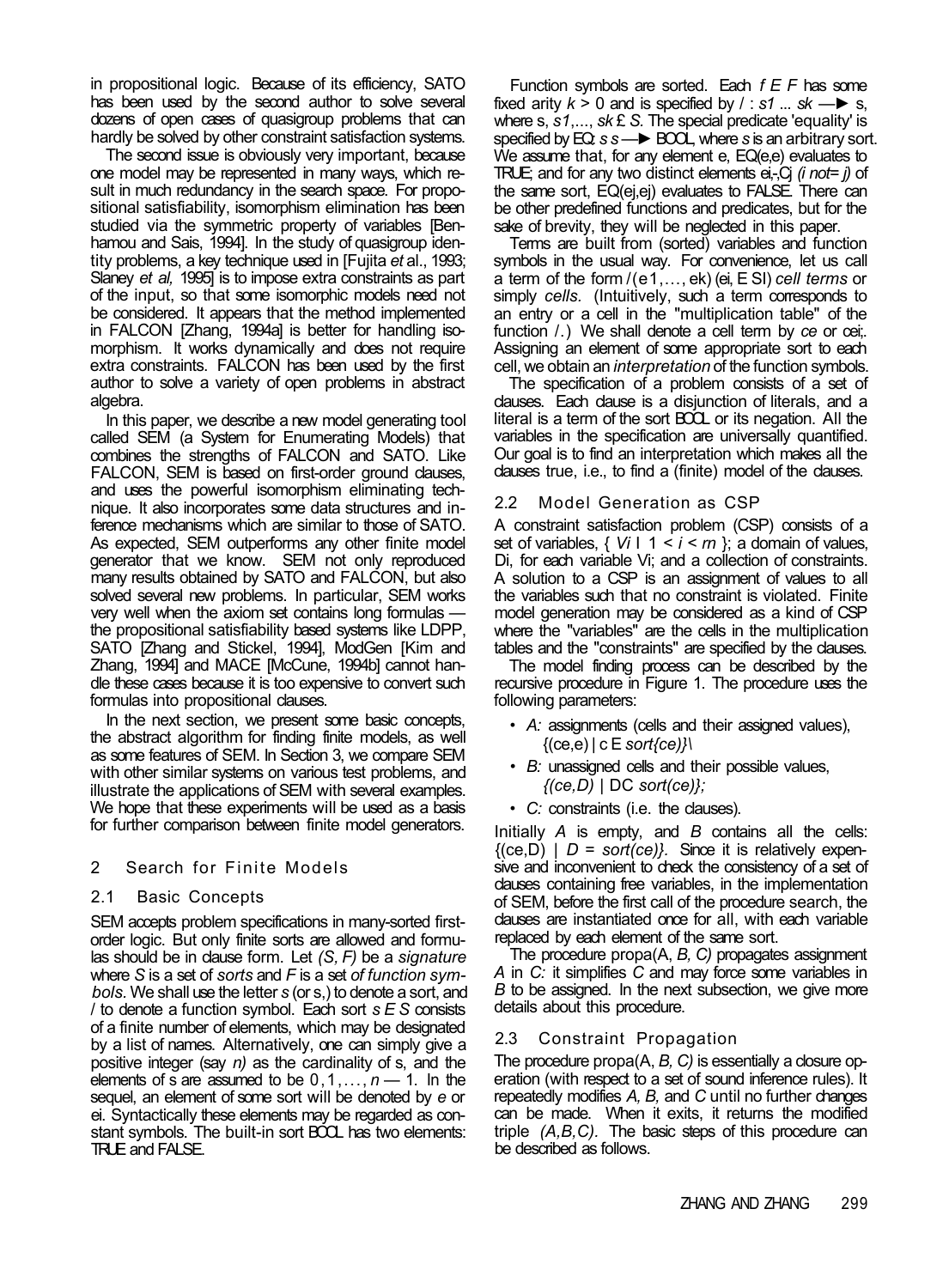```
proc \texttt{search}(A, B, C)Ł
   if B = \emptyset then /* a model is found */
          { print(A); return;}
    choose and delete (ce_i, D_i) from B;
   if D_i = \emptyset then return: /* no model */
   for e \in D_i do
    ł
       (A', B', C') := \text{propa}(A \cup \{(ce_i, e)\}, B, C);if C' = false
          then continue; /* contradiction */else search(A', B', C');
   \mathcal{E}\mathbf{I}
```


- 1. For each assignment (ce, e) in  $A$ , replace the occurrence of  $ce$  in  $C$  by  $e$ .
- 2. If there exists an empty clause in  $C$  (i.e., each of its literals becomes **FALSE** during the propagation). replace  $C$  by FALSE, and exit from the procedure. Otherwise, for every unit clause in  $C$  (i.e. all but one of its literals become FALSE), examine the remaining literal *l*.
	- If *l* is a cell term ce, and  $(ce, D) \in B$ , then delete  $(ce, D)$  from B and add  $(ce, TRUE)$  to A; similarly, if  $l$  is the negation of a cell term in B, i.e.  $\neg ce$ , delete (ce, D) from B and add  $(ce, FALSE)$  to  $A$ .
	- If *l* is of the form  $\mathbb{E}\mathbb{Q}(ce,e)$  (or  $\mathbb{E}\mathbb{Q}(e,ce)$ ), and  $(ce, D) \in B$ , delete  $(ce, D)$  from B and add  $(ce, e)$  to A; similarly, if *l* is of the form  $\neg \text{EQ}(ce, e)$  (or  $\neg \text{EQ}(e, ce)$ ), and  $(ce, D) \in B$ , then delete e from D.
- 3. For each pair  $(ce, D) \in B$ , if  $D = \emptyset$ , then replace C by FALSE, and exit from the procedure; if  $D = \{e\}$ (i.e.  $|D| = 1$ ), then delete the pair  $(ce, D)$  from  $B$ , and add the assignment (ce e) to A

Because the data *(A,B,C)* will be used in many recursive calls, it would be much simpler to implement the procedure search if we could save a copy of *(A,B,C)*  before modifying them in each recursive call. However, this would require a lot of storage. Instead, we record in a stack all the modifications done to *(A,B,C)* in each call and undo them when backtracking.

In our implementation, a term in a clause is represented by a tree in the usual way. A value is associated with each leaf node (called *value node)* and a function symbol is associated with each internal node. An internal node has a counter to record the number of its children nodes that are internal nodes; if this number is zero, this node corresponds to a cell, called a *cell node.* 

Associated with each cell, there is a list of cell nodes that represent all the occurrences of that cell in the constraints *C.* When a cell is assigned a value, we simply mark each cell node in the list as a value node. If a cell node in the list has a parent node, we decrease the parent's counter of internal children nodes by one. When that number becomes zero, the parent node is inserted into the cell node list of the corresponding cell. This kind of modifications on tree nodes is stored in a stack so that we can undo these modifications when backtracking.

Similarly, a clause has a counter to record the number of uninterpreted literals of the clause. When a literal becomes false, this number is decreased by one. When a literal becomes true, this clause is marked as "inactive". This technique of counter-manipulating has been used in LDPP [Zhang and Stickel, 1994] for propositional clauses. Because of space limitation, we shall not give more details about the implementation.

#### 2.4 The Least Number Heuristic

In the procedure search, there are several places where we can use heuristics to improve its efficiency. For example, how to choose a variable (ce,  $D_i$ ) from B for the next assignment; and, when  $(ce_i, D_i)$  is chosen, in what order should the values in  $D_i$  be assigned to  $ce_i$ . These issues have been studied extensively in the AI literature. They have also been considered in model generation programs like FINDER [Slaney, 1993] and MGTP [Fujita et al., 1993]. In this paper, we focus on another kind of heuristics, i.e., how to reduce the number of values in  $D_i$ . If we can delete some values from  $D_i$  (without losing the completeness), then there will be fewer recursive calls to search and the search space will become smaller.

In a typical model generation problem, there can be many isomorphic models. When two values  $e$  and  $e'$  are symmetric in the input constraints, given one model  $M$ , we can obtain another model  $M'$  which is isomorphic to  $M$ , by exchanging  $e$  with  $e'$ . In an exhaustive search procedure like search, it is too expensive to enumerate all the possible models. Thus isomorphism rejection is crucial to the efficiency of finite model generation.

FALCON uses the so-called least number heuristic (LNH) in the search to avoid exploring isomorphic subspaces [Zhang, 1994a]. It is based on the observation that, at the early stages of the search, many element names (which have not yet been used in the search) are essentially the same. Thus when choosing a value for a new cell, we need not consider all the elements of a given sort. It makes no difference to assign the element  $e$  or  $e'$ to the cell, if neither of them has been assigned to some cell. To make this concise, we say that two elements  $e$  and  $e'$  are symmetric with respect to a set of ground clauses if the clause set remains the same when e and e' are interchanged.

**Theorem.** The procedure **search** $(A, \{(ce_i, D_i)\} \cup B, C)$ can find a model iff  $\mathbf{search}(A, \{(ce_i, Nonsymm(D_i, C))\})$  $\cup$  B, C) can find one, where Nonsymm( $D_i$ , C) is obtained from  $D_i$  such that if two values in  $D_i$  are symmetric with respect to  $C$ , then one of the two values is deleted from  $D_i$ .

In general, it is expensive to repeatedly check symmetry of elements. But when the input clauses (before the instantiation of free variables) do not use the element names (i.e., 0, 1, ...) or their properties (e.g.,  $0 < 1$ ), then any two elements are symmetric with respect to the ground clauses obtained by instantiating the input clauses with element names. In this case, we can show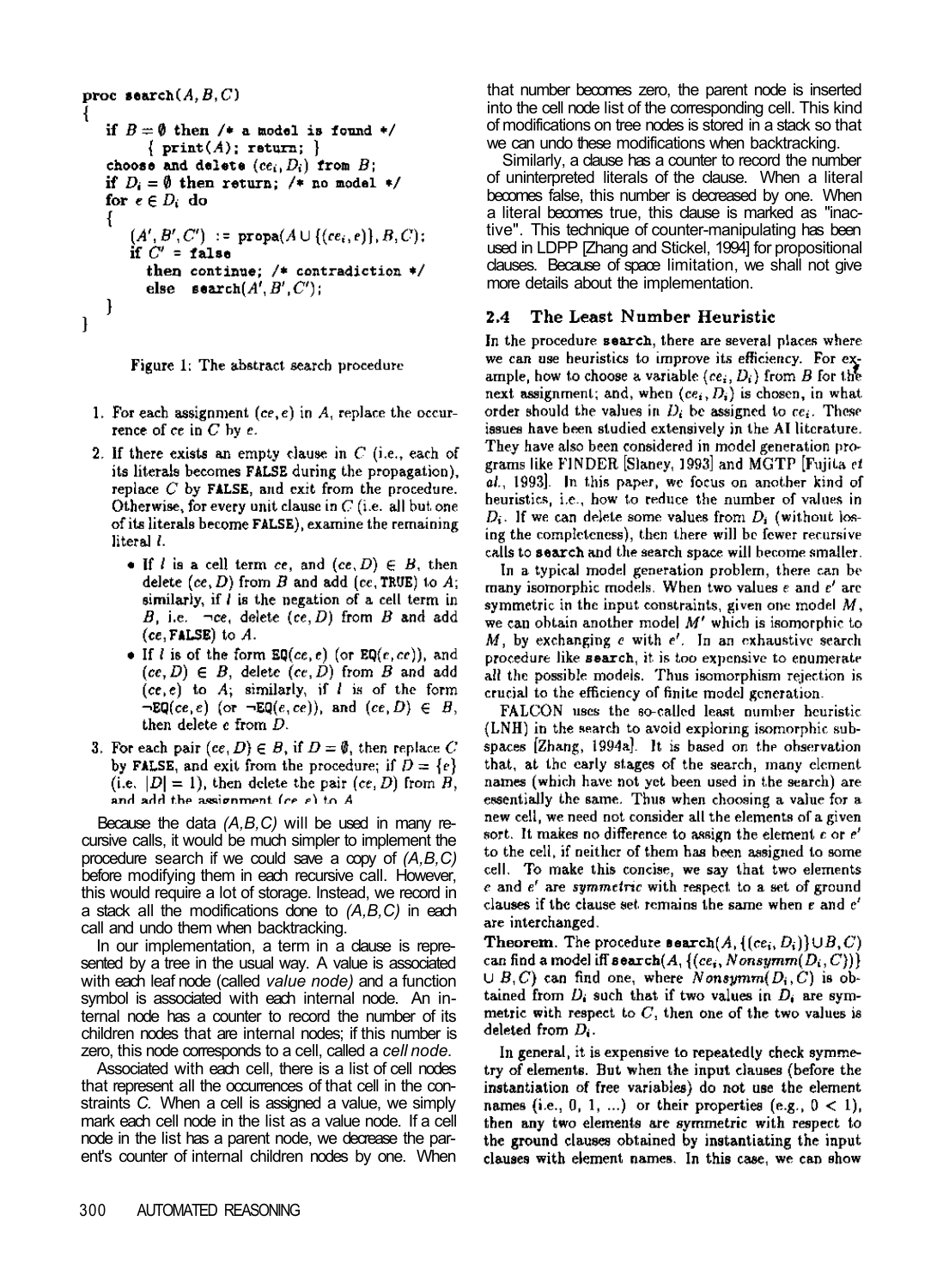that in search  $(A, \{ (ce_i, D_i) \} \cup B, C)$ , any two values in *Di* that are not used in *A* are symmetric with respect to *C.* We can simply delete all the values from Di, that do not appear in *A,* except one (the smallest one in our implementation). This technique of exploiting partially the symmetry of values is called *the least number heuristic* (LNH). As we will see in the next section, it is very effective in reducing isomorphic subspaces.

## 2.5 The System

SEM was implemented in C. The YACC tool is used for parsing. The current version has about 4000 lines of source code. The major algorithm is essentially the same as search, except that, for the sake of efficiency, we use an iterative procedure instead of a recursive one.

In SEM, the input specification for a problem consists of the following four parts:

## *Sorts; Functions; Variables; Clauses.*

As an example, we give the specification for the pigeonhole problem.

Example Pigeonhole problem (10 pigeons, 9 holes). (The character 7,' starts a comment in a line.)

```
% Sorts
(pigeon [10])
(hole[9])% Functions
\{ h : pigeon \rightarrow hole \}{ in : pigeon hole -> BOOL }
% Variables
\langle x, y : p \rangle responds \langle x, y \rangle< z : hole >
% Clauses. '-' is 'not'; '|' is 'or'.
[ in(x,h(x))][-in(x,z) + -in(y,z) + Eq(x,y)]
```
## 3 Experimental Results

In this section, we describe some of our experiments with SEM, and illustrate the applications of finite model generation with various examples. We compare SEM with other similar systems like FALCON-2 [Zhang, 1994a], FINDER [Slaney, 1993] (version 3.0), SATO 2 [Zhang and Stickel, 1994] and MACE [McCune, 1994b] (version 1.0.0). (All these systems were implemented in C) Since different specifications may result in different execution times, we use the sample input files provided by the designers of the systems, whenever possible. For the same problem, we use the same set of axioms. All of our experiments were carried out on a Sparc 2 workstation. The following tables show the execution times (in seconds) of the programs on various problems. Each row corresponds to one problem instance. Its first column is of the form *name.n* or simply n, where *name* is the name of a problem, and *n* is the size of the model. In all but the first table, we also give the number of models (denoted by m).

| n  | $_{BS}$ | SEM      |           |  |
|----|---------|----------|-----------|--|
|    |         | create   | search    |  |
| 14 | 4.80    | 0.21     | 0.01      |  |
| 16 | 7.73    | 0.28     | N.N2      |  |
| 18 | 13.50   | 0.42     | 0.02      |  |
| 20 | 22.36   | 0.56     | $_{0.03}$ |  |
| 22 | 37.11   | 0.79     | 0.03      |  |
| 24 | 55.58   | 1.00     | 0.03      |  |
| 26 | 96.00   | 1.30     | 0.06      |  |
| 28 | 122.00  | 1.58     | 0.06      |  |
| 30 | 184.00  | $2.03\,$ | 0.08      |  |

Table 1: Pigeonhole Problems.

# 3.1 The Pigeonhole Problem

As a simple example of many-sorted applications, let us consider the pigeonhole problem, which has been included as a benchmark in most of the aforementioned systems. When not exploiting symmetry of the clauses, these systems can handle at most 11 pigeons in a reasonable amount of time (say 10 minutes).

Benhamou and Sais [Benhamou and Sais, 1994] proposed a method for exploiting symmetry in the propositional case. In the first-order case, we can use the least number heuristic to solve the problem more quickly. Table 1 gives the execution times of the two programs (n pigeons and *n-* 1 holes). The SEM specification for this problem was given in §2.5. Benhamou and Sais' algorithm (BS, in short) was implemented in Pascal on a SUN4/110 and the run times are taken from [Benhamou and Sais, 1994].

## 3.2 Quasigroups and Latin Squares

Recently a large number of open cases of quasigroup identity problems have been solved by various programs [Zhang, 1991; Fujita *et* a/., 1993; Slaney *et* al., 1995; Zhang and Stickel, 1994; McCune, 1994b]. A quasigroup has only one binary function, denoted by . or juxtaposition. In the multiplication table of this function, each row and each column is a permutation of all the elements.

In this subsection, we compare SEM with FINDER and SATO on the following 3 problems:

- 1. IQG: enumerate idempotent quasigroups, i.e. quasigroups satisfying the identity *xx — x.*
- 2. QG5: find idempotent quasigroups satisfying the identity  $\frac{f(yx, y)}{y} = x$ . For the sake of efficiency, we also use two additional equations, i.e. *y(xy.y)* = *x*  and *(y.xy)y* = *x.*
- 3. RLS: enumerate reduced latin squares. A Latin square is called *reduced* if in the first row and column its elements occur in natural order. Thus a reduced latin square corresponds to a quasigroup satisfying the identities: *xO* = *x* and *Ox* = *x.*

For the first two problems, each program uses a different method for handling isomorphism. SATO uses the last-column constraint [Fujita *et* al., 1993; Slaney *et* al., 1995], FINDER introduces the 'cycle' function in the specification [Slaney, 1993], and SEM relies on the LNH.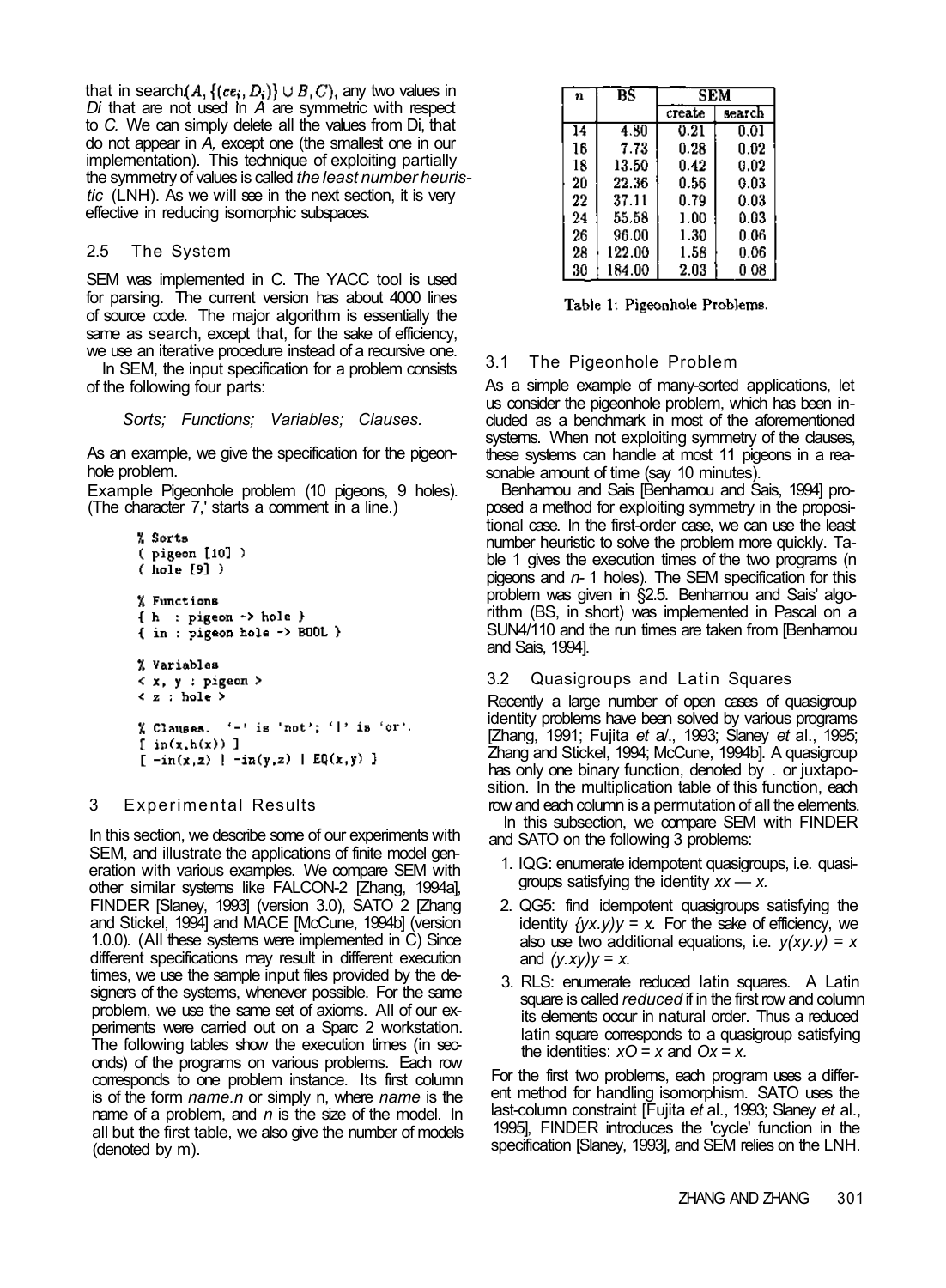|           | SATO<br><b>FINDER</b> |       | SEM  |      |      |      |
|-----------|-----------------------|-------|------|------|------|------|
|           | 171                   |       | m    | 1    | m    |      |
| 1QG.4     |                       | 0.03  | ı    | 0.02 | 1    | 0.02 |
| 5         | 10                    | 0.05  | 10   | 0.03 | 8    | 0.02 |
| 6         | 488                   | 1.17  | 728  | 0.63 | 448  | 0.37 |
| $QGE$ $6$ | 0                     | 0.27  | 0    | 0.13 | ٥    | 0.04 |
|           | a                     | 0.72  | 3    | 0.21 |      | 0.12 |
| 8         |                       | 1.33  |      | 0.43 | 1    | 0.17 |
| g         | 0                     | 2.53  | 0    | 0.71 | Ô    | 0.25 |
| 10        | 0                     | 6.95  | o    | 1.32 | 0    | 0.50 |
| П         | 5                     | 20.72 | 5    | 2.46 |      | 1.22 |
| 12        | 0                     | 82.50 | 0    | 6.82 | o    | 5.28 |
| RLS.4     | 4                     | 0.02  | 4    | 0.05 | 4    | 0.03 |
| 5         | 56                    | 0.12  | 56   | 0.08 | 56   | 0.06 |
| 6         | 9408                  | 16.47 | 9408 | 7.38 | 9408 | 4.44 |

Table 2: Quasigroup problems

For the last problem, no isomorphism-rejecting heuristic is used by any program.

From Table 2, one can see that the LNH is the most powerful heuristic for eliminating isomorphism. When this heuristic is used, fewer (or the same number of) models are generated. For a fixed size, all the models are essentially the same. Take QG5.7 for example, each of the 3 models produced by the other two programs is isomorphic to the one found by SEM, under certain permutations of the elements.

## 3.3 Some Equational Problems

Tables 3 and 4 give some data comparing the performances of several systems on generating some finite algebras: non-commutative groups (NCG), rings with unit (RU), and Boolean algebras (RA). No isomorphism eliminating heuristic is used by the programs in Table 3. A V indicates that MACE runs out of memory.

From these tables, one can see that isomorphism rejection is very important. Without such mechanisms, it is very difficult to generate moderately large algebras. The use of LNH enables FALCON and SEM to complete the search very quickly. It can also be seen that constraint propagation in SEM is very efficient. In many cases, SEM is about 10 times faster than FALCON.

## 3.4 Comparison

Programs like ModGen and MACE are based on decision procedures for the propositional logic. They perform very well on quasigroup problems, since the problems can be represented concisely in the propositional logic. But in general, it seems inappropriate to use them to find finite models of first-order theories because too many propositional variables and clauses are needed to represent the problems. On the other hand, FINDER, FALCON and SEM are based on (ground) first-order clauses and can deal with more complicated axiom sets. However, FINDER does not have any built-in mechanism for isomorphism rejection. In contrast, the LNH is quite general and powerful. Both FALCON and SEM rely on this heuristic to reduce the search space. The underlying algorithm of the two programs are virtually the same. However, FALCON was designed mainly for

|       | m   | FINDER | MACE   | SEM    |
|-------|-----|--------|--------|--------|
| NCG.4 | O   | 0.07   | 0.34   | 0.04   |
| 5     | Û   | 0.52   | 1.30   | 0.08   |
| 6     | 18  | 12.75  | 4.84   | 0.21   |
| 7     | 0   | 543.17 | 12.84  | 1.81   |
| 8     | 480 | >1000  | 200.75 | 22.95  |
| 9     | 0   |        |        | 318.44 |
| RU 4  | 6   | 0.45   | 3.69   | 0.09   |
| 5     | 6   | 6.02   | 18.37  | 0.32   |
| 6     | 24  | >1000  | 81.20  | 2.41   |
| 7     | 120 |        |        | 33.10  |
| BA 4  | ì   | 0.08   | 3.47   | 0.05   |
| 5     | 0   | 1.07   | 17.83  | 0.07   |
| 6     | 0   | >1000  |        | 0.30   |
| 7     | 0   |        |        | 1.41   |
| 8     | 120 |        |        | 15.61  |

Table 3: Equational problems (no heuristics)

|       | m | FALCON | SEM  |
|-------|---|--------|------|
| NCG.4 | D | 0.05   | 0.04 |
| 5     | O | 0.17   | 0.06 |
| 6     | 3 | 0.48   | 0.09 |
| 7     | 0 | 1.30   | 0.10 |
| 8     | 4 | 3.37   | 0.30 |
| g     | 0 | 7.70   | 0.57 |
| RU.4  | 5 | 0.27   | 0.10 |
| 5     | 1 | 1.30   | 0.16 |
| 6     |   | 3.53   | 0.38 |
| 7     |   | 9.45   | 0.72 |
| BA.4  | ī | 0.08   | 0.04 |
| š.    | 0 | 0.27   | 0.06 |
| 6     | 0 | 0.92   | 0.14 |
| 7     | 0 | 2.72   | 0.23 |
| 8     | 4 | 6.67   | 0.46 |

Table 4: Equational problems (with LNH)

equational theories, and its implementation does not use so sophisticated indexing techniques like those used by the other programs.

#### **Newly Solved Problems**  $3.5$

SEM obtained several nontrivial results, some of which seem quite difficult for other systems to reproduce.

- On Tarski's high school identities [Burris and Lee, 1993], we completed the search for Gurevič algebras of size 8, without finding a solution.
- To prove that the fragment  $\{B, M\}$  of combinatory logic does not possess the fixed point property, we searched for countermodels of size up to 7. (No model has been found.)
- . R. Padmanabhan asked if there is a finite model of the following set of clauses:

 $g(f(x,y),f(x,x)) = x$  $f(g(x,y),g(x,x)) = x$  $g(g(x,y),z) = g(g(y,z),x)$  $f(f(x,y),z) = f(f(y,z),x)$  $g(a, f(b, a)) := f(a, g(b, a))$